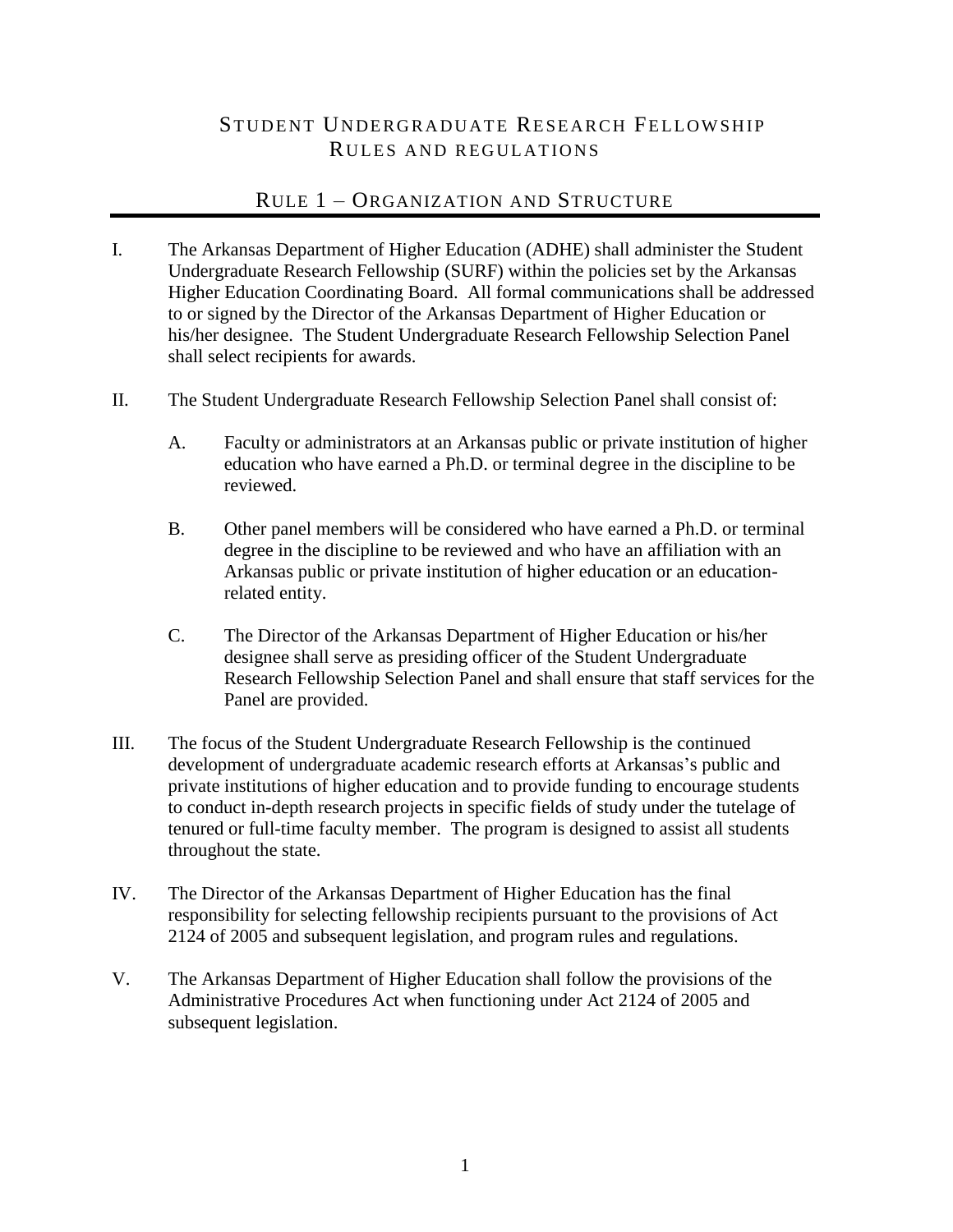### I. Eligibility Criteria

An applicant must meet the following requirements to be eligible to receive the Student Undergraduate Research Fellowship:

- A. The applicant must be a citizen of the United States or a permanent resident alien.
- B. The applicant shall be enrolled in an approved Arkansas institution of higher education as a full-time student, as defined by the Department of Higher Education.
- C. The applicant must be enrolled in a program of study that leads to or is creditable towards a baccalaureate degree. These programs include baccalaureate and associate degree programs.
- D. The applicant must have completed at least 30 semester credit hours before funds are awarded.
- E. The applicant must have a minimum cumulative 3.25 grade point average.
- F. The applicant must have a tenured or full-time faculty member to serve as his/her mentor.
- II. Continued Eligibility

A student may compete for additional years, but cannot receive more than three years of funding.

## RULE 3 – APPLICATION PROCESS

I. Solicitation of Applicants

The Arkansas Department of Higher Education will disseminate the Student Undergraduate Research Fellowship announcement through workshops, meetings, press releases, ADHE newsletter, ADHE website and other means deemed appropriate.

Student Undergraduate Research Fellowship announcements will be emailed to:

- A. Presidents and Chancellors
- B. Chief Academic Officers
- C. Directors of Research and Sponsored Programs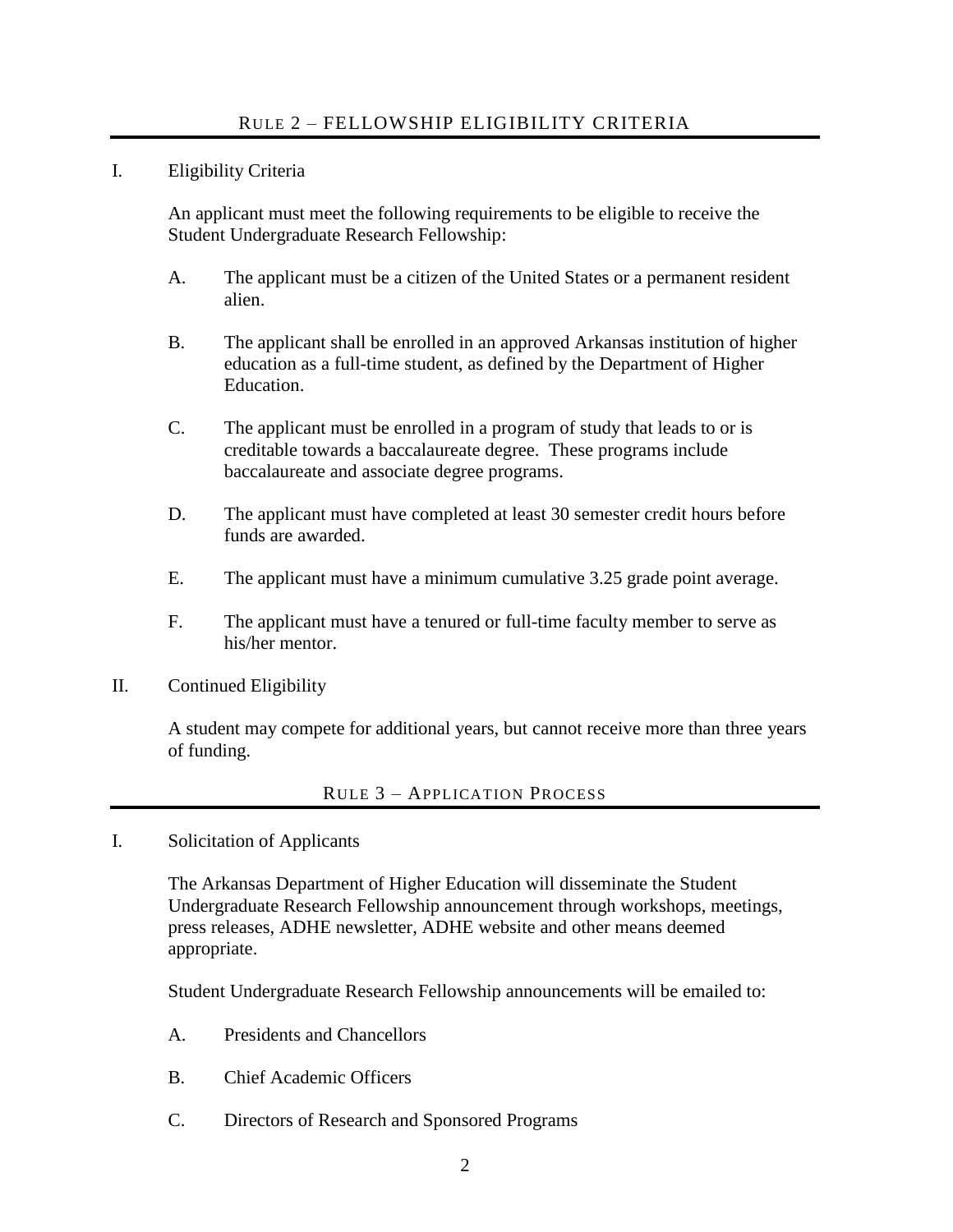- D. Previous SURF panel members and mentors
- E. Faculty, administrators, and other interested persons
- II. Application

Students must submit an application for the Student Undergraduate Research Fellowship to the Arkansas Department of Higher Education. The Arkansas Department of Higher Education will provide an application on the Department's website. The Arkansas Department of Higher Education will also provide application forms to any individual upon request. The applicant must complete the Student Undergraduate Research Fellowship application to be considered for the fellowship.

III. Submission of Application and Application Deadline

Any interested student who has met the eligibility criteria listed in Rule 2 may apply.

The Arkansas Department of Higher Education shall establish the deadline for receipt of applications each year. The deadline date shall be clearly printed on the application and website.

All applications and supporting documentation must be postmarked by the established deadline date in order to be considered. It is the responsibility of the individual applicant to ensure that the application is postmarked by the deadline date.

\*If any deadline date occurs on a weekend or holiday, the deadline will be extended to the following business day.

- IV. Application Review Process
	- A. The SURF Panel will read and score applications.
	- B. SURF Panel members meet at ADHE or another centrally located location to make recommendations for SURF awards based upon the selection criteria listed in Rule 4. The SURF Panel is divided into two groups (STEM and non-STEM). Based upon appropriations, the STEM SURF Panel will award 60% of the funds to STEM applicants; the non-STEM SURF Panel will award 40% of the funds to non-STEM applicants. Should there not be enough qualified applicants in the STEM or Non-STEM group to make recommendations for awards, funds can be shifted from one group to another until all funds are exhausted.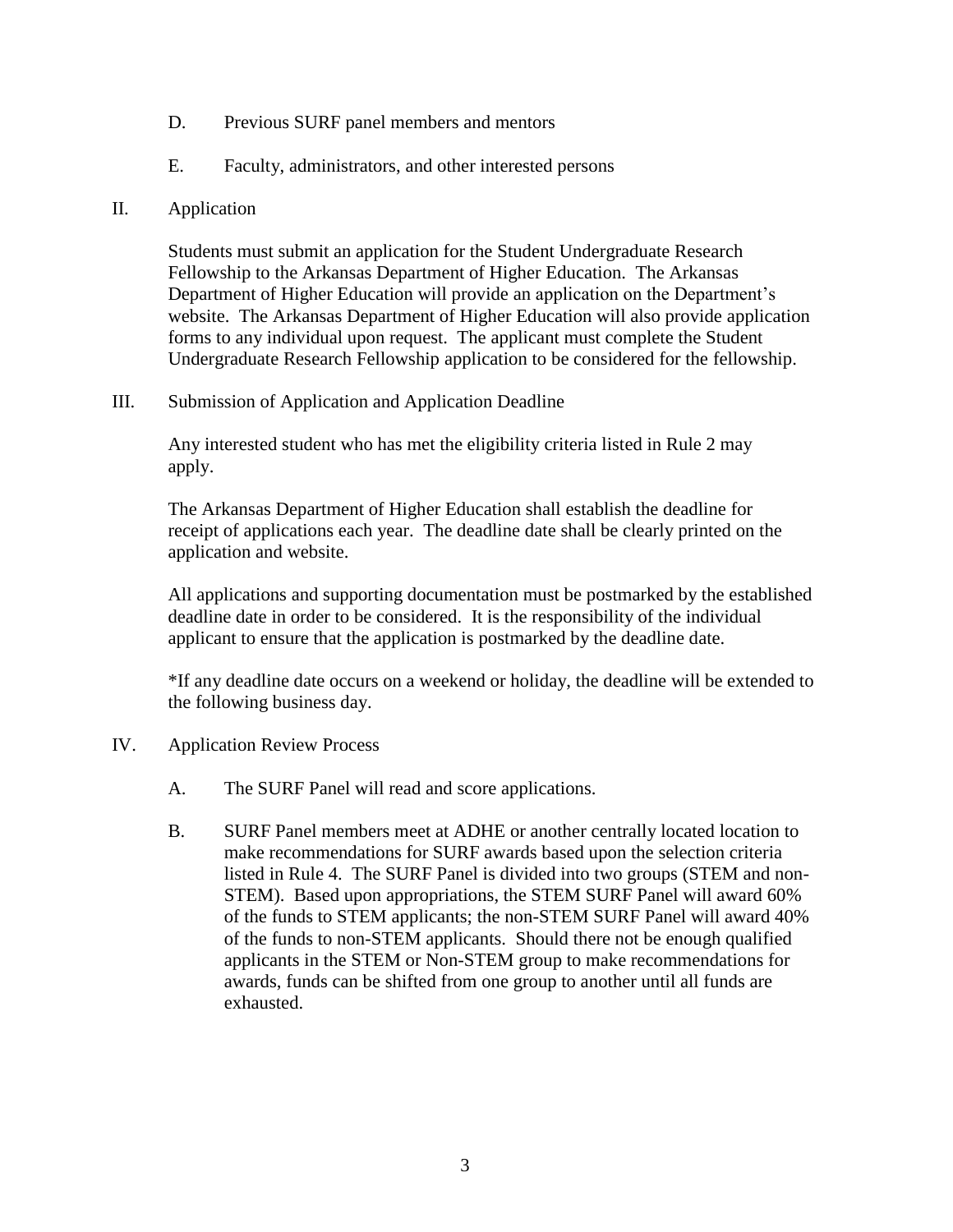V. Amount of Fellowship

The amount of the fellowship awarded to each recipient shall be as follows: \$1,250 maximum award Student Stipend\* \$ 750 maximum award Student Travel \$ 750 maximum award Mentor Award \$1,250 maximum award Institution Match **\$4,000** Maximum SURF Award

| *Student stipend- | Spring only           | \$ 625 maximum award   |
|-------------------|-----------------------|------------------------|
|                   | Spring $&$ Summer     | $$1,250$ maximum award |
|                   | Spring $&$ Fall       | $$1,250$ maximum award |
|                   | Spring, Summer & Fall | \$1,250 maximum award  |
|                   |                       |                        |

#### VI. Award Notification

The Arkansas Department of Higher Education shall notify each eligible applicant of his/her award. The award notice includes the student's name, address, faculty mentor's name, institution, and the actual amount the student is eligible to receive. The award notice also explains the Arkansas Department of Higher Education's disbursement procedures and conditions, as detailed in Rule 5.

ADHE shall notify the Presidents/Chancellors, Chief Academic Officers, Offices of Research and Sponsored Programs, and the SURF Panel of SURF awardees.

VII. Ineligible Notification

The Arkansas Department of Higher Education shall notify applicants who are determined to be ineligible and provide the reason for ineligibility.

VIII. No Funds Left Notification

Once all applicants have accepted his/her SURF award and all funds are exhausted, the Arkansas Department of Higher Education shall notify the remaining eligible applicants that all funds have been awarded via a "no award" notice.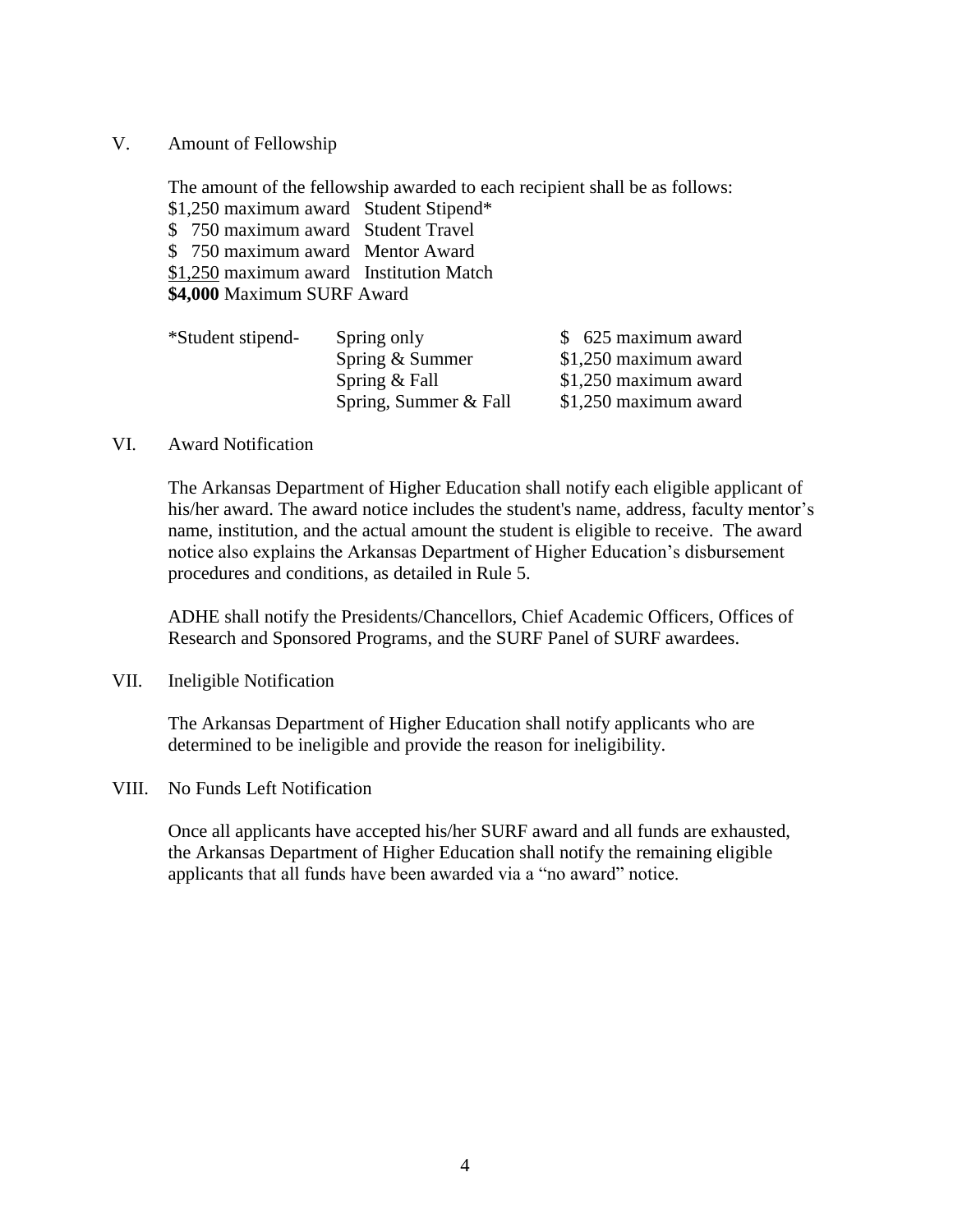## RULE 4 – FELLOWSHIP SELECTION CRITERIA

I. All proposals will be reviewed by the Student Undergraduate Research Fellowship Panel that is selected by the Arkansas Department of Higher Education. The SURF Panel will use the following selection criteria for judging proposals.

| <b>Grading Criteria</b>                                                               | <b>Possible Points</b> | <b>Points Awarded</b> |
|---------------------------------------------------------------------------------------|------------------------|-----------------------|
| Student's performance and accomplishments                                             | 10                     |                       |
| (G.P.A., activities, community service, etc.).                                        |                        |                       |
| Appropriateness of courses completed for                                              | 10                     |                       |
| proposed research.                                                                    |                        |                       |
|                                                                                       | 10                     |                       |
| Mentor's letter of support.                                                           |                        |                       |
|                                                                                       | 10                     |                       |
| Two letters of reference.                                                             |                        |                       |
| Mentor has prior experience supervising students                                      | 10                     |                       |
| in the discipline. (New faculty should be                                             |                        |                       |
| considered, as well as faculty recently beginning                                     |                        |                       |
| involvement in research.)                                                             |                        |                       |
| Appropriateness of proposed mentor's previous<br>experience for the proposed project. | 10                     |                       |
| Research/scholarly activity/productivity by the                                       | 10                     |                       |
| mentor.                                                                               |                        |                       |
|                                                                                       | 30                     |                       |
| The proposed research project. *                                                      |                        |                       |
|                                                                                       | 100                    |                       |
| <b>TOTAL POINTS AWARDED</b>                                                           |                        |                       |

**\***Criteria for the awarding of points vary with the area of the endeavor. Criteria may include:

- $\checkmark$  Feasibility of the project, i.e., is the project reasonable for the proposed student with the available facilities?
- $\checkmark$  Is the proposed research/scholarly activity of value to the field of study?
- $\checkmark$  Is the project of sufficient difficulty to challenge the student?
- $\checkmark$  Will the project teach the student skills that are transferable to other research endeavors/ scholarly activities?
- $\checkmark$  Other criteria deemed appropriate by SURF Panel.<br> $\checkmark$  Is there some justifiable reason to give this propose
- Is there some justifiable reason to give this proposal consideration because the candidate is from a group under-represented in the area of endeavor such as women and minorities in science, technology, engineering, or mathematics (STEM)?

The SURF Panel shall meet and make recommendation of students to be awarded a SURF fellowship based upon the above selection criteria. Recommendation of awards shall be made until all funds are exhausted. The SURF Panel shall also select alternates to be awarded in the event a student does not accept his/her SURF award.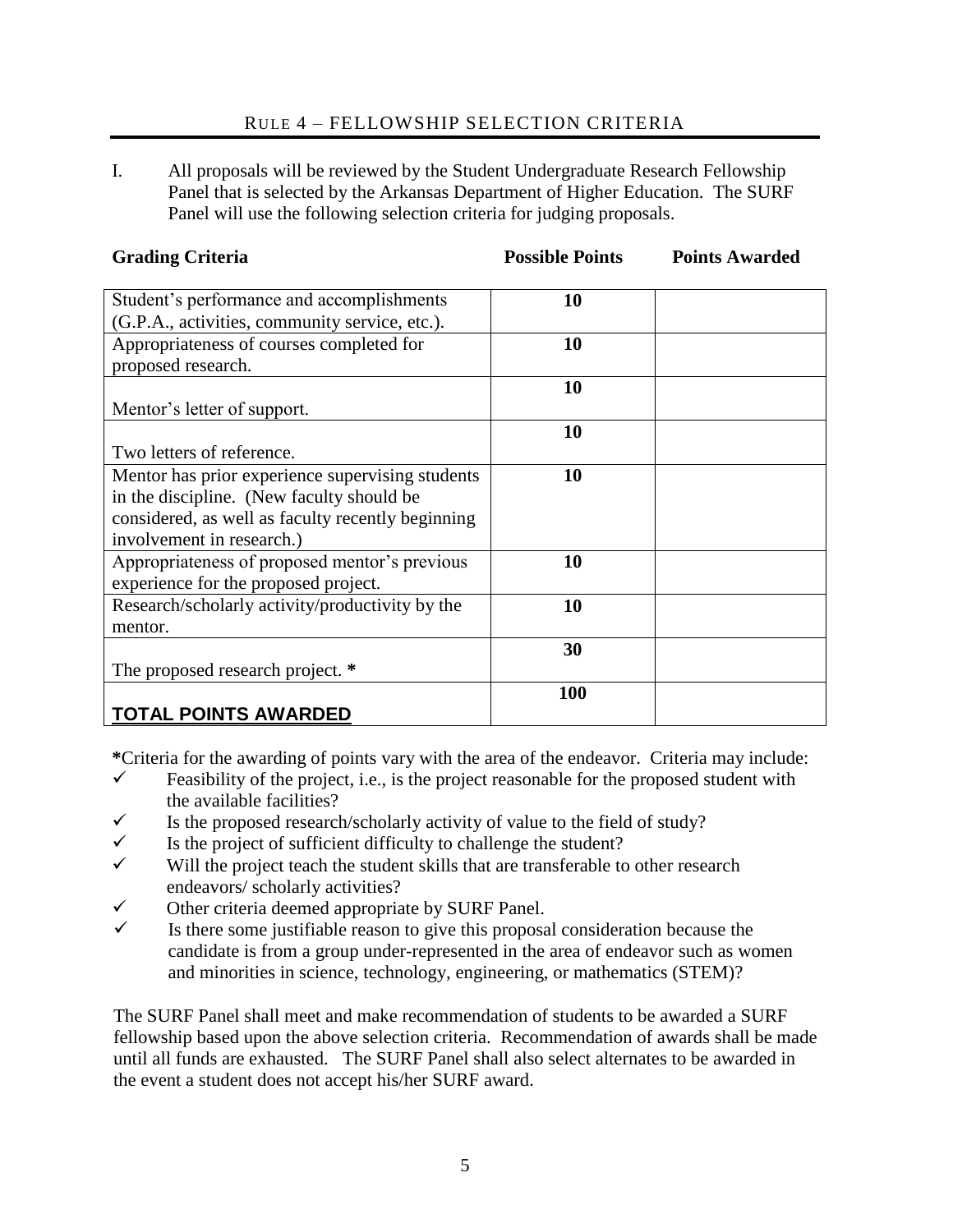The Director of the Arkansas Department of Higher Education has the final responsibility for selecting fellowship recipients.

## RULE 5 – FELLOWSHIP PAYMENT POLICIES

- I. Limits of Payment
	- A. Disbursement of Fellowships

The Arkansas Department of Higher Education shall disburse fellowship funds to the institution designated on the student's application. The Arkansas Department of Higher Education shall send funds to the Office of Research and Sponsored Programs (ORSP) or Financial Aid Office via electronic funds transfer or state warrant. Additionally, the ORSP or Financial Aid will be sent an Award Roster and Receipt Confirmation. The Award Roster lists the students to be awarded and the disbursement amounts. The Receipt Confirmation should be signed by the disbursement officer and returned to ADHE. The institution will disburse the grant funds to the student according to the institution's disbursement procedures.

- B. Cancellation of the Fellowship
	- 1. The award will be terminated for any of the following reasons:
		- a. Failure to maintain at least a 3.25 cumulative grade point average on a 4.00 scale.
		- b. Failure to maintain satisfactory academic progress as defined by the institution.
		- c. Failure to conduct the research for which the SURF fellowship was awarded.
	- 2. The recipient is responsible for notifying, in writing, the Arkansas Department of Higher Education of any change in status (i.e. change of address, email, transfer of research to another mentor, etc.). Failure to provide written notification may result in the cancellation of the fellowship for that term.

### C. Military Service

Recipients who are members of the Arkansas National Guard or Armed Forces Reserve units who are called to active duty for reasons other than regular unit training and are unable to complete the current term will be allowed to repeat the missed term. In addition, they will be placed in deferred status until six months after release from active duty, at which time they must be re-enrolled and continue research with the same mentor.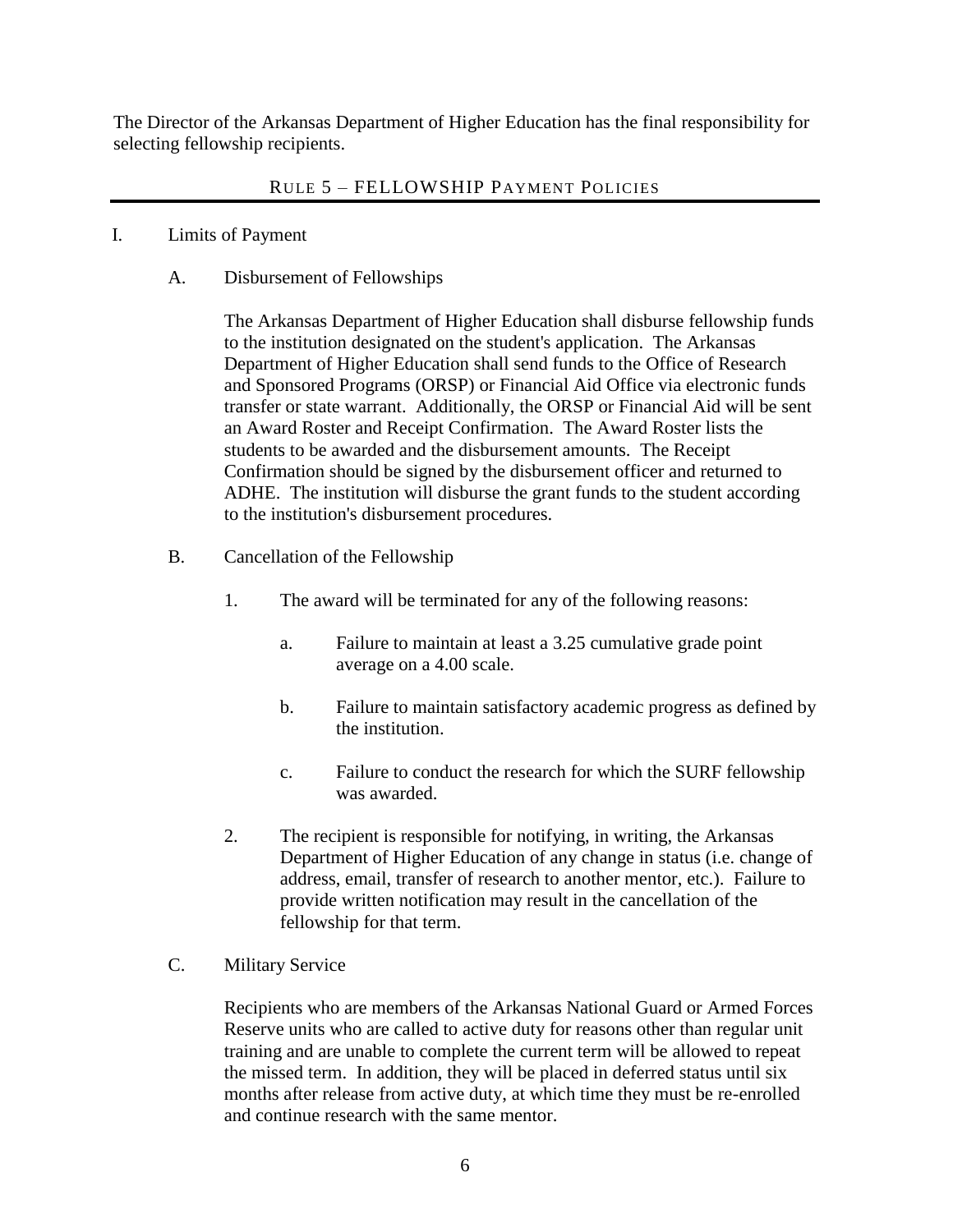D. Refunds

The Arkansas Department of Higher Education is entitled to a refund of the fellowship amount, for that semester, if the recipient of a fellowship withdraws, drops out, is expelled, falls below the minimum standards detailed in Rule 2, or does not conduct the research for which the SURF award was made.

RULE 6 – INSTITUTIONAL RESPONSIBILITIES

- I. College/University Responsibilities
	- A. Administrative Agreement

The chief executive officer of the eligible institution is responsible for designating one institutional representative to act as administrator of the Student Undergraduate Research Fellowship and to receive all communications, forms, etc. This representative is responsible for verification, data and compliance with all program rules and regulations. The institution must comply with all rules and regulations in order to maintain continued eligibility status.

The Authorizing Institutional Official ensures that by signing the SURF application that the applicant has met all conditions of the Fellowship Eligibility Criteria in Rule 2.

B. Disbursement Records

The institution shall maintain information on the student indicating disbursement of fellowship funds.

C. Institutional Verification

The institution shall provide certification of full-time enrollment, as of the close of business on the eleventh day of classes. The institution must comply with OMB Circular A21 (Cost Principles for Educational Institutions) and OMB Circular A110 (Uniform Administrative Requirements for Grants and Agreements with Institutions of Higher Education, Hospitals, and other Non-Profit Organizations) when managing SURF funds. Each institution shall establish a separate account for each student awarded a SURF fellowship.

Each Department\Division\Dean\Chair is responsible for ensuring that the student and mentor are conducting research as set forth in the Student Undergraduate Research Fellowship proposal submitted to the Arkansas Department of Higher Education.

D. Deadlines for Disbursement of Funds & Refunds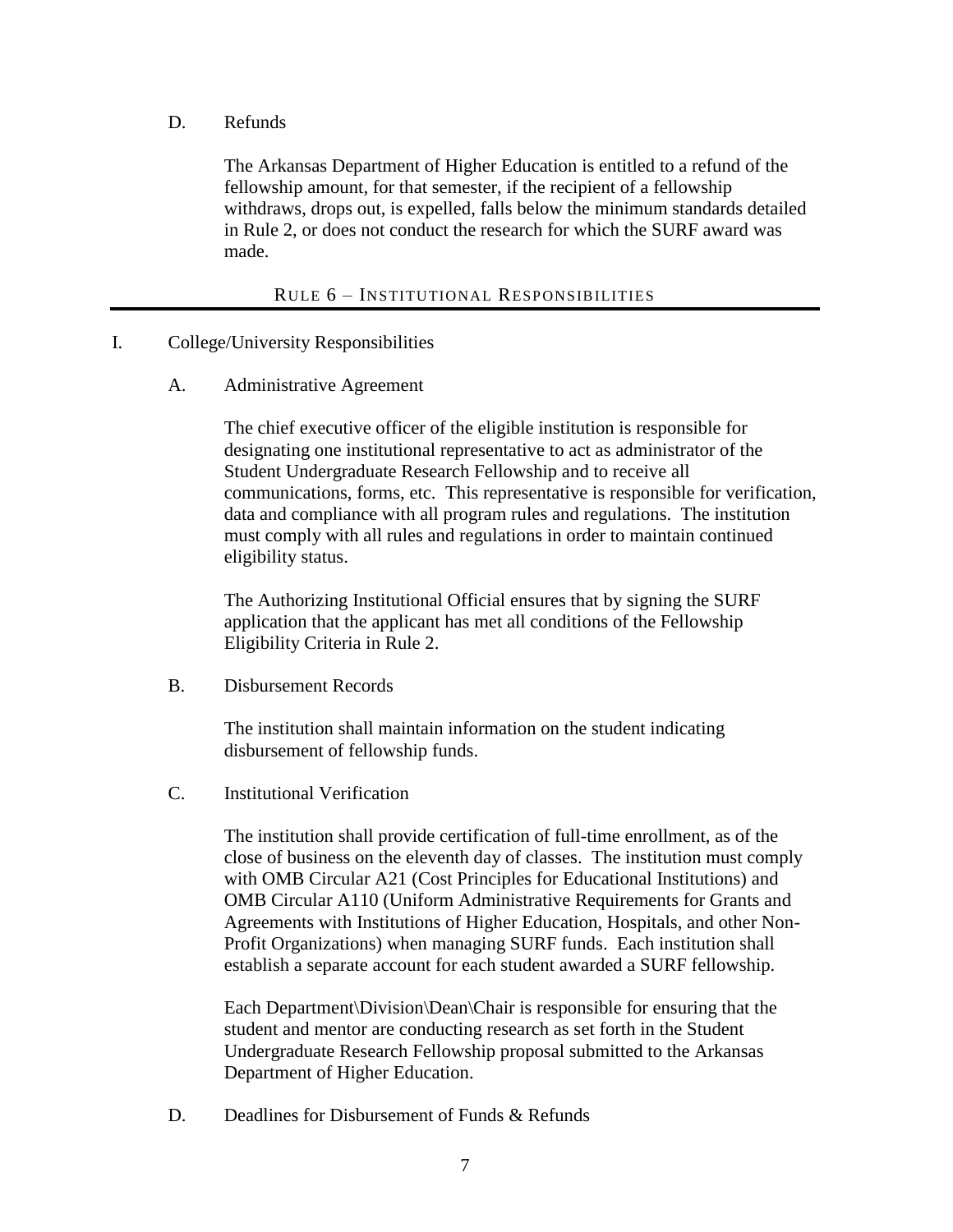Funds shall be disbursed to students and mentors in accordance with the institution's disbursement procedures according to OMB Circular A21 and OMB Circular A110. Any outstanding funds not disbursed by the end of the semester must be returned to ADHE within 15 days of the semester's end.

The Arkansas Department of Higher Education is entitled to a refund of the fellowship amount, for that semester, if the recipient of a fellowship withdraws, drops out, is expelled or does not conduct the research for which the SURF award was made. The Institutional Representative is responsible for issuing a refund to ADHE within 15 days of the semester's end.

E. Due Diligence

The institution will exercise due diligence in providing complete, accurate, and timely information as requested by the Arkansas Department of Higher Education on any Student Undergraduate Research Fellowship recipient or former recipient. In addition, the institution will exercise due diligence in complying with all the rules and regulations of the Student Undergraduate Research Fellowship Program. The Arkansas Department of Higher Education shall periodically review the SURF program.

## RULE 7 – FELLOWSHIP RECIPIENT'S RESPONSIBILITIES

I. It is the recipient's responsibility to notify the Arkansas Department of Higher Education, in writing, of any change in status (i.e. change of address, email, transfer of research to another mentor, etc.). Failure to provide written notification may result in the cancellation of the fellowship for that term.

Change in the research project is not allowed for the Student Undergraduate Research Fellowship.

II. Fellowship recipient is required to submit a one page abstract on the findings of his/her research upon completion of the project to the Arkansas Department of Higher Education as follows:

| May 1      | Spring term project completion |
|------------|--------------------------------|
| August 1   | Summer term project completion |
| December 1 | Fall term project completion   |

III. Fellowship recipients are required to present the findings of his/her research at a state or national conference in his/her discipline or attend a meeting of experts in his/her discipline as directed by his/her mentor.

Failure by a fellowship recipient to comply with any of the above may result in forfeiture of his/her SURF fellowship funds.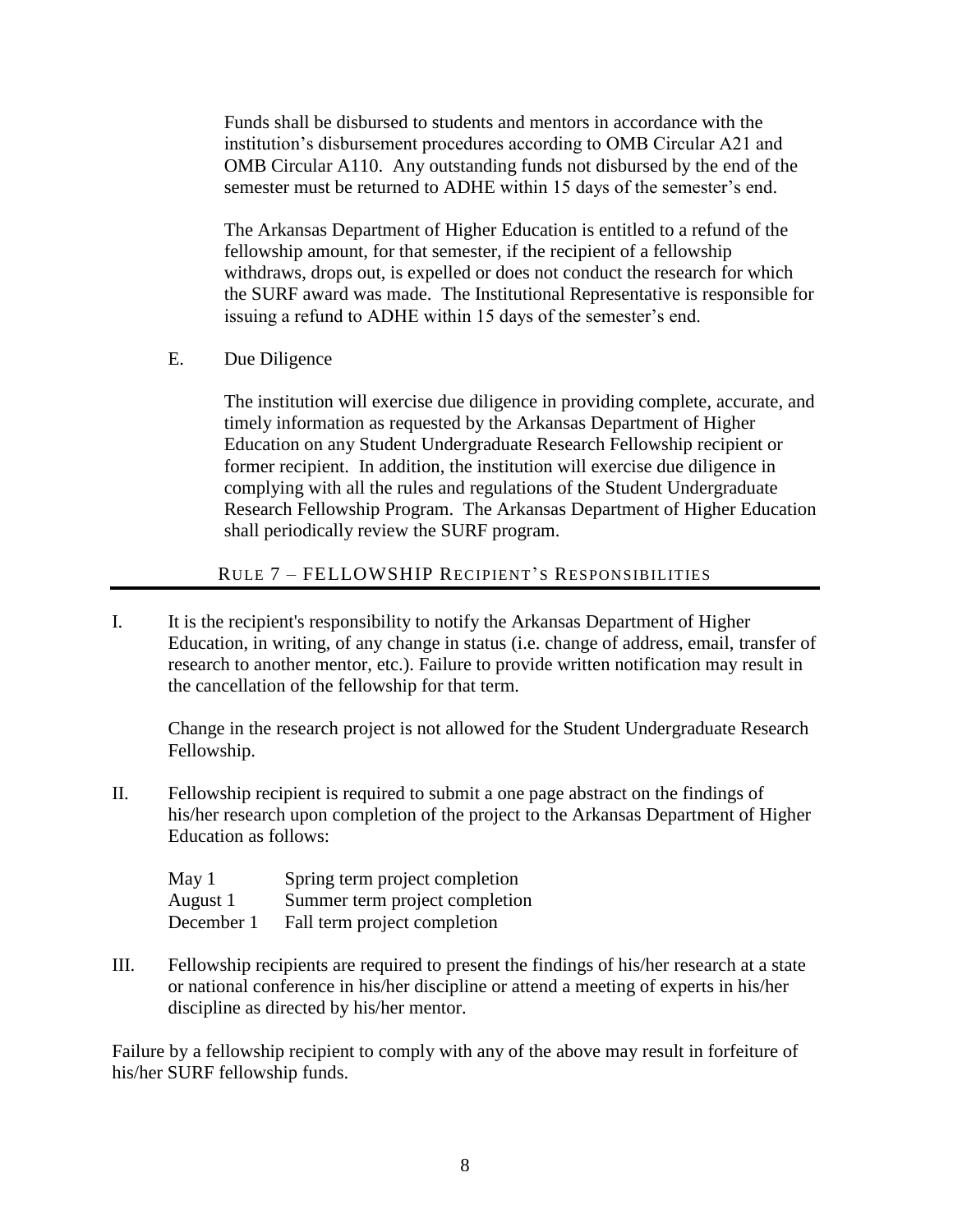The following definitions are used in the Student Undergraduate Research Fellowship Program:

| <b>APPROVED INSTITUTION</b> | a public-supported or private, non-profit postsecondary<br>institution with its primary headquarters located in Arkansas<br>that is eligible to receive Title IV Federal student aid funds.                                                                                                                                       |
|-----------------------------|-----------------------------------------------------------------------------------------------------------------------------------------------------------------------------------------------------------------------------------------------------------------------------------------------------------------------------------|
| <b>CITIZEN</b>              | a person who is a U.S. citizen or a permanent resident alien.<br>If the recipient is not a U.S. citizen, but a permanent<br>resident alien, the recipient must attach a copy of the<br>permanent resident alien card to the application.                                                                                          |
| <b>ELIGIBLE APPLICANT</b>   | any applicant who meets the eligibility criteria established<br>in Rule 2.                                                                                                                                                                                                                                                        |
| <b>FELLOWSHIP</b>           | an amount of money given to a student for a specified<br>period of time that allows them to study and research a<br>subject.                                                                                                                                                                                                      |
| <b>FULL-TIME STUDENT</b>    | 12 semester credit hours or its equivalent per semester.                                                                                                                                                                                                                                                                          |
| <b>INSTITUTIONAL MATCH</b>  | amount of funds the institution must match the student's<br>stipend.                                                                                                                                                                                                                                                              |
| <b>OMB Circular A110</b>    | sets forth the uniform administrative requirements for grants<br>and agreements with institutions of higher education,<br>hospitals, and other non-profit organizations.                                                                                                                                                          |
| <b>OMB Circular A21</b>     | sets forth the rules governing the eligibility and calculation<br>of costs in support of sponsored research, development,<br>training and other works produced in agreement with the<br>United States Federal Government, but does not attempt to<br>identify or dictate agency or institutional participation in<br>those works. |
| <b>MENTOR</b>               | tenured or full-time faculty member.                                                                                                                                                                                                                                                                                              |
| <b>MENTOR COST</b>          | salary, fringe benefits, materials, supplies and travel costs<br>awarded to the mentor associated with mentoring the<br>student.                                                                                                                                                                                                  |
| <b>SEMESTER</b>             | Spring, Summer or Fall terms.                                                                                                                                                                                                                                                                                                     |
| <b>STUDENT STIPEND</b>      | an amount of money awarded to the student to conduct<br>his/her research.                                                                                                                                                                                                                                                         |